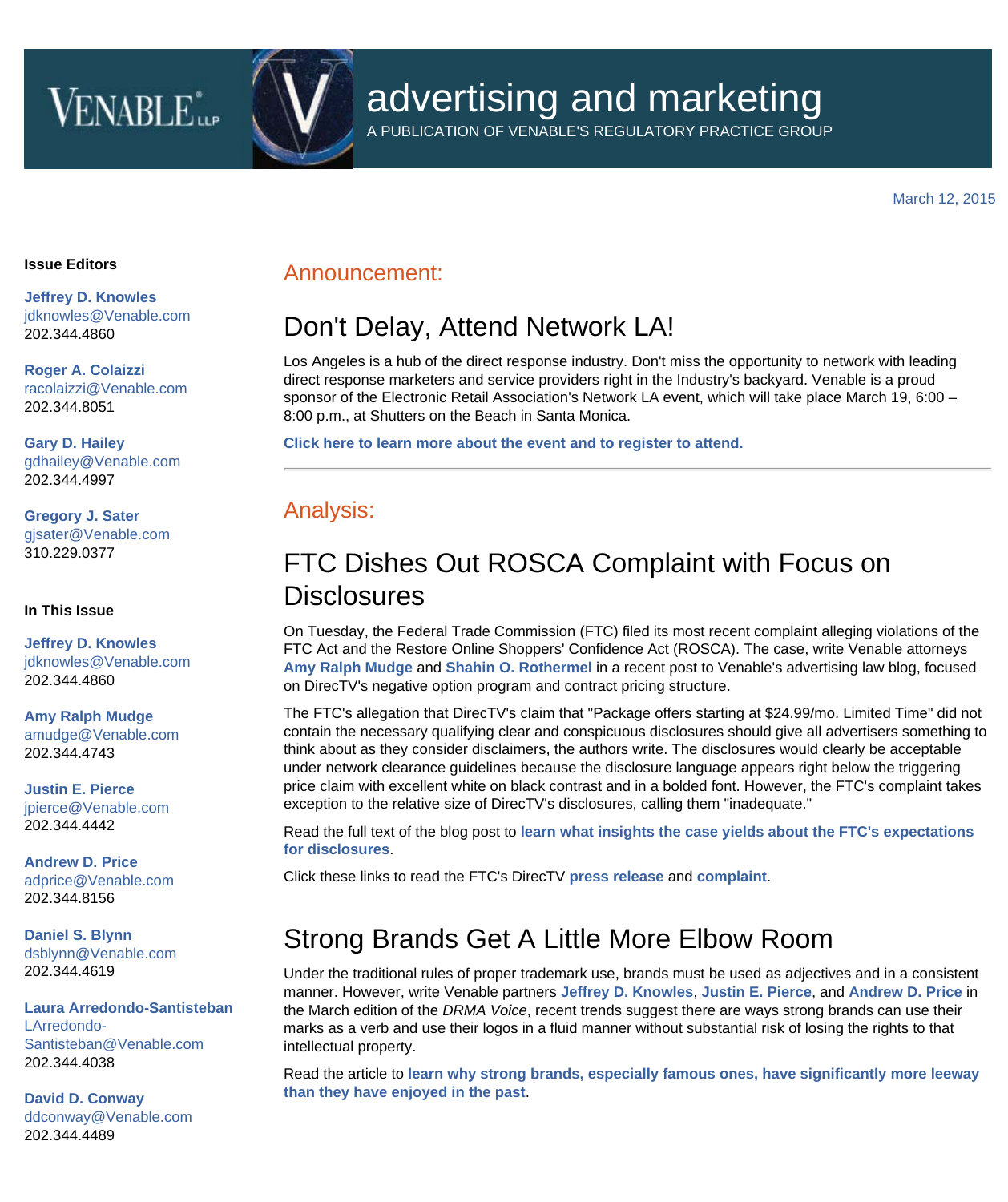#### **Honors and Awards**

Law Firm of the Year, National Advertising, *U.S. News and World Report*, 2012 and 2014



Top ranked in *Chambers USA* 2014



Top-Tier Firm *Legal 500*



**For more information about Venable's award-winning Advertising and Marketing practice, please visit our website at [www.Venable.com/Advertising](http://www.venable.com/Advertising-and-Marketing?utm_source=hubbard&utm_medium=email&utm_campaign=AdLaw-2015-03-12)[and-Marketing](http://www.venable.com/Advertising-and-Marketing?utm_source=hubbard&utm_medium=email&utm_campaign=AdLaw-2015-03-12)**

### Don't Let "New" Claims Get Long In the Tooth

Few words attract consumers more effectively than "new," write Venable attorneys **[David D. Conway](http://www.venable.com/David-D-Conway?utm_source=hubbard&utm_medium=email&utm_campaign=AdLaw-2015-03-12)** and **[Laura Arredondo-Santisteban](https://www.venable.com/laura-arredondo-santisteban/?utm_source=hubbard&utm_medium=email&utm_campaign=AdLaw-2015-03-12)** in a recent post to Venable's advertising law blog. However, they add, the recommendation of the National Advertising Division of the Council of Better Business Bureaus (NAD) last week that Sprint discontinue its ubiquitous "America's Newest Network" slogan is a great reminder that the rules on "new" claims are long established.

Read the blog post to **[learn why marketers that make use of "new" claims need to mark their](http://www.allaboutadvertisinglaw.com/2015/03/when-new-advertising-gets-too-settled-in.html#more-3244?utm_source=hubbard&utm_medium=email&utm_campaign=AdLaw-2015-03-12) [calendars](http://www.allaboutadvertisinglaw.com/2015/03/when-new-advertising-gets-too-settled-in.html#more-3244?utm_source=hubbard&utm_medium=email&utm_campaign=AdLaw-2015-03-12)**.

**[Read the NAD's press release announcing the decision.](http://www.asrcreviews.org/2015/03/nad-recommends-sprint-discontinue-new-network-customer-satisfaction-claims-following-t-mobile-challenge/)**

## "Present Capacity" Necessary for "Autodialers" under TCPA, Court Rules

Last month, the U.S. District Court for the Northern District of California struck a blow to class action plaintiffs asserting claims under the Telephone Consumer Protection Act (TCPA). The Court interpreted the TCPA's definition of "automatic telephone dialing system" (ATDS) narrowly to mean equipment that has the "present capacity" – as opposed to "potential capacity" – to perform autodialing functions, writes Venable attorney **[Daniel S. Blynn](http://www.venable.com/daniel-s-blynn/?utm_source=hubbard&utm_medium=email&utm_campaign=AdLaw-2015-03-12)** in a recent post to Venable's advertising law blog.

This decision is important, Blynn writes, because it supports the view that some technologies used by telemarketers that, theoretically, could have the capacity to place autodialed calls, but have that functionality disabled and require some level of human "intervention" to place calls or send text messages do not constitute ATDSs under the TCPA.

Read the full text of the blog post to **[learn more about the decision and its implications for](http://www.allaboutadvertisinglaw.com/2015/02/court-rules-that-dialing-equipment-must-have-present-capacity-to-autodial-to-come-within-the-telephone-consumer-protection-act.html?utm_source=hubbard&utm_medium=email&utm_campaign=AdLaw-2015-03-12) [telemarketers](http://www.allaboutadvertisinglaw.com/2015/02/court-rules-that-dialing-equipment-must-have-present-capacity-to-autodial-to-come-within-the-telephone-consumer-protection-act.html?utm_source=hubbard&utm_medium=email&utm_campaign=AdLaw-2015-03-12)**.

**[Click here to read the decision in the case.](http://docs.justia.com/cases/federal/district-courts/california/candce/4:2011cv02584/244162/149)**

### Upcoming Events:

**[Electronic Transactions Association's Transact15 – San Francisco, CA](http://electran.org/events/transact15/)** March 30 – April 2, 2015

TRANSACT 15 is the must-attend event for the payments industry. Join Venable partners **[Jeffrey D.](https://www.venable.com/jeffrey-d-knowles/?utm_source=hubbard&utm_medium=email&utm_campaign=AdLaw-2015-03-12) [Knowles](https://www.venable.com/jeffrey-d-knowles/?utm_source=hubbard&utm_medium=email&utm_campaign=AdLaw-2015-03-12)**, **[Allyson B. Baker](https://www.venable.com/allyson-b-baker/?utm_source=hubbard&utm_medium=email&utm_campaign=AdLaw-2015-03-12)**, and **[Stuart P. Ingis](https://www.venable.com/stuart-p-ingis/?utm_source=hubbard&utm_medium=email&utm_campaign=AdLaw-2015-03-12)** for insights into payments enforcement, the Consumer Financial Protection Bureau, and cyber and data security during the Venable-sponsored Policy Track at Transact15.

**[Click here to learn more about Transact15 and to register to attend.](http://electran.org/events/transact15/)**

#### **[2015 ANA Advertising Law & Public Policy Conference – Washington, DC](http://www.ana.net/conference/show/id/LAW-MAR15)**

**The Collision of Law and Policy: What Lies Ahead for Advertisers and Marketers** March 31 – April 1, 2015

ANA's Advertising Law & Public Policy Conference is the industry's must-attend conference for senior lawyers and business executives engaged in the marketing ecosystem. Come to hear from a slate of speakers from top law firms, leading marketers, and important regulators, who will discuss the latest developments you need to know to navigate the turbulent political and legal environment.

Venable partner **[Stuart P. Ingis](https://www.venable.com/stuart-p-ingis/?utm_source=hubbard&utm_medium=email&utm_campaign=AdLaw-2015-03-12)** will participate on a panel titled "The Future in Ten Minutes or Less" at 8:30 a.m. ET on March 31, and Venable partner **[Thomas E. Gilbertsen](https://www.venable.com/thomas-e-gilbertsen/?utm_source=hubbard&utm_medium=email&utm_campaign=AdLaw-2015-03-12)** will participate on a panel titled "Data Security – What's Next?" at 11:30 a.m. ET on March 31.

**[Click here to view the agenda and register for the event.](http://www.ana.net/conference/show/id/LAW-MAR15)**